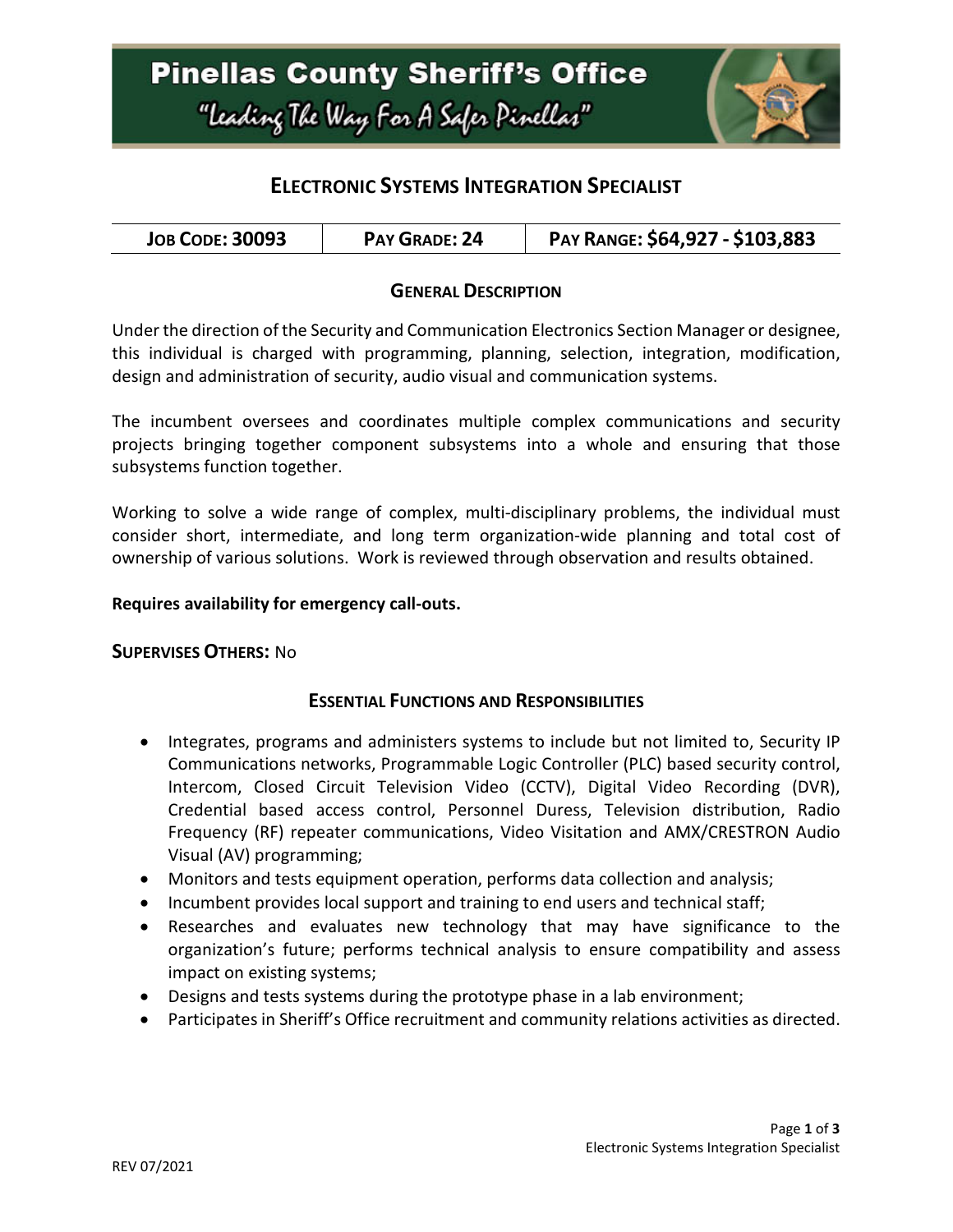# **Pinellas County Sheriff's Office** "Leading The Way For A Safer Pinellar"



Regular and reliable attendance is required as an essential function of the position.

This position is considered essential and, in the event of an emergency or natural disaster, will be required to report to work.

This list is not intended to be all-inclusive and you may not be responsible for every item listed. The employer reserves the right to assign additional functions and responsibilities as necessary.

## **QUALIFICATIONS**

- Graduation from an accredited college or university with an Associate's Degree in Electronics, OR
- Vocational training in electronics, OR
- 3 years' experience in the electronics field, OR
- Equivalent combination of education and relevant experience
- Must possess a valid Florida driver's license

### **KNOWLEDGE, SKILLS, AND ABILITIES**

- Knowledge of Radio Frequency Communications Concepts, TV signal distribution, CCTV, Access Control systems, PLC software and hardware, Digital Video Recording, Personnel Duress systems, and Audio / Video presentation / videoconference systems
- Familiarity with software and hardware engineering, interface protocols and understanding the interactions between subsystems
- Knowledge of the National Electrical Code pertaining to low voltage signaling and communications wiring, and of the NFPA Life Safety Code manual
- Understanding of troubleshooting procedures to perform functional and performance tests on hardware and software to resolve issues
- Ability to perform all functions of the job classification without posing a direct threat to the health or safety of other individuals in the workplace